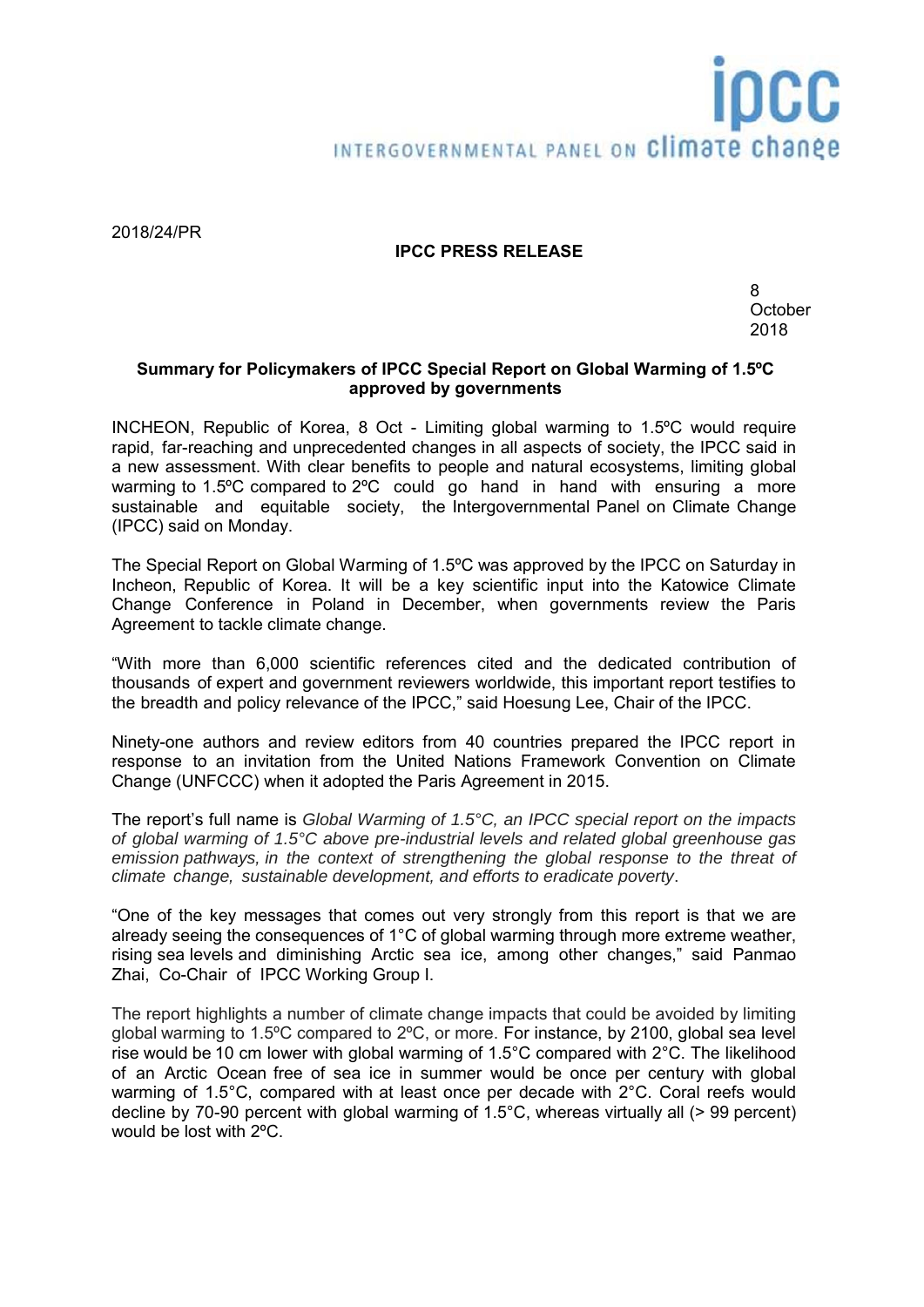"Every extra bit of warming matters, especially since warming of 1.5ºC or higher increases the risk associated with long-lasting or irreversible changes, such as the loss of some ecosystems," said Hans-Otto Pörtner, Co-Chair of IPCC Working Group II.

Limiting global warming would also give people and ecosystems more room to adapt and remain below relevant risk thresholds, added Pörtner. The report also examines pathways available to limit warming to 1.5ºC, what it would take to achieve them and what the consequences could be.



**IPCC Secretariat**  c/o WMO · 7 bis, Avenue de la Paix · C.P: 2300 · CH-1211 Geneva 2 · Switzerland telephone +41 22 730 8208 / 54 / 84 · fax +41 22 730 8025 / 13 · email IPCC-Sec@wmo.int · **www.ipcc.ch**

"The good news is that some of the kinds of actions that would be needed to limit global warming to 1.5ºC are already underway around the world, but they would need to accelerate," said Valerie Masson-Delmotte, Co-Chair of Working Group I.

The report finds that limiting global warming to 1.5°C would require "rapid and farreaching" transitions in land, energy, industry, buildings, transport, and cities. Global net human-caused emissions of carbon dioxide  $(CO<sub>2</sub>)$  would need to fall by about 45 percent from 2010 levels by 2030, reaching 'net zero' around 2050. This means that any remaining emissions would need to be balanced by removing  $CO<sub>2</sub>$  from the air.

"Limiting warming to 1.5ºC is possible within the laws of chemistry and physics but doing so would require unprecedented changes," said Jim Skea, Co-Chair of IPCC Working Group III.

Allowing the global temperature to temporarily exceed or 'overshoot' 1.5ºC would mean a greater reliance on techniques that remove  $CO<sub>2</sub>$  from the air to return global temperature to below 1.5ºC by 2100. The effectiveness of such techniques are unproven at large scale and some may carry significant risks for sustainable development, the report notes.

"Limiting global warming to 1.5°C compared with 2°C would reduce challenging impacts on ecosystems, human health and well-being, making it easier to achieve the United Nations Sustainable Development Goals," said Priyardarshi Shukla, Co-Chair of IPCC Working Group III.

The decisions we make today are critical in ensuring a safe and sustainable world for everyone, both now and in the future, said Debra Roberts, Co-Chair of IPCC Working Group II.

"This report gives policymakers and practitioners the information they need to make decisions that tackle climate change while considering local context and people's needs. The next few years are probably the most important in our history," she said.

The IPCC is the leading world body for assessing the science related to climate change, its impacts and potential future risks, and possible response options.

The report was prepared under the scientific leadership of all three IPCC working groups. Working Group I assesses the physical science basis of climate change; Working Group II addresses impacts, adaptation and vulnerability; and Working Group III deals with the mitigation of climate change.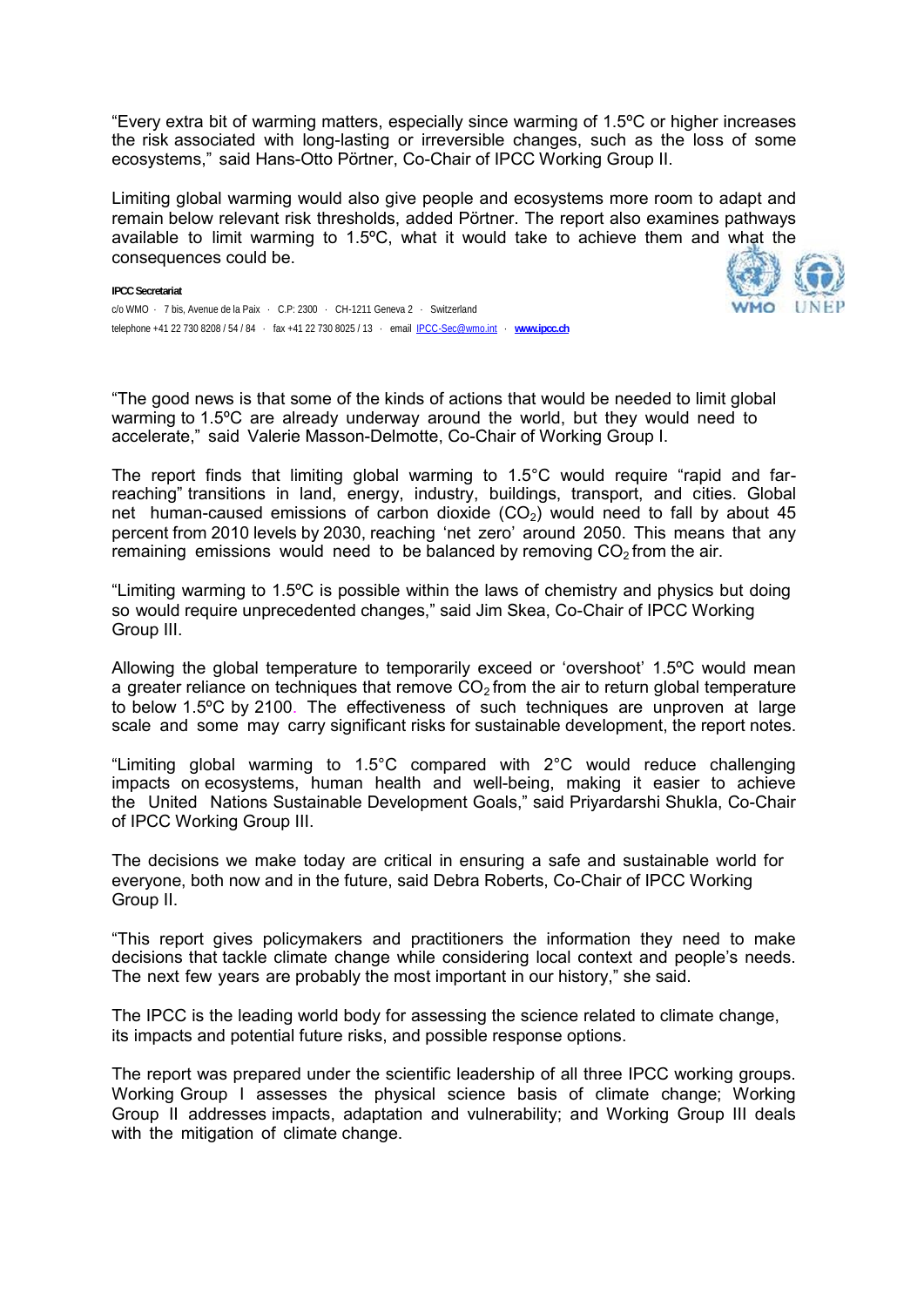The Paris Agreement adopted by 195 nations at the 21st Conference of the Parties to the UNFCCC in December 2015 included the aim of strengthening the global response to the threat of climate change by "holding the increase in the global average temperature to well below 2°C above pre-industrial levels and pursuing efforts to limit the temperature increase to 1.5°C above pre-industrial levels."

As part of the decision to adopt the Paris Agreement, the IPCC was invited to produce, in 2018, a Special Report on global warming of 1.5°C above pre-industrial levels and related global greenhouse gas emission pathways. The IPCC accepted the invitation, adding that the Special Report would look at these issues in the context of strengthening the global response to the threat of climate change, sustainable development, and efforts to eradicate poverty.

*Global Warming of 1.5ºC* is the first in a series of Special Reports to be produced in the IPCC's Sixth Assessment Cycle. Next year the IPCC will release the *Special Report on the Ocean and Cryosphere in a Changing Climate*, and *Climate Change and Land*, which looks at how climate change affects land use.

The Summary for Policymakers (SPM) presents the key findings of the Special Report, based on the assessment of the available scientific, technical and socio-economic literature relevant to global warming of 1.5°C.

The Summary for Policymakers of the Special Report on *Global Warming of 1.5ºC* (SR15) is available at http://www.ipcc.ch/report/sr15/ or www.ipcc.ch.

### Key statistics of the Special Report on Global Warming of 1.5ºC

- 91 authors from 44 citizenships and 40 countries of residence - 14 Coordinating Lead Authors (CLAs)
	- 60 Lead authors (LAs)
	- 17 Review Editors (REs)

133 Contributing authors (CAs) Over 6,000 cited references A total of 42,001 expert and government review comments (First Order Draft 12,895; Second Order Draft 25,476; Final Government Draft: 3,630)

*For more information, contact:*  IPCC Press Office, Email: ipcc-media@wmo.int Werani Zabula +41 79 108 3157 or Nina Peeva +41 79 516 7068

and Instagram





*Notes for editors*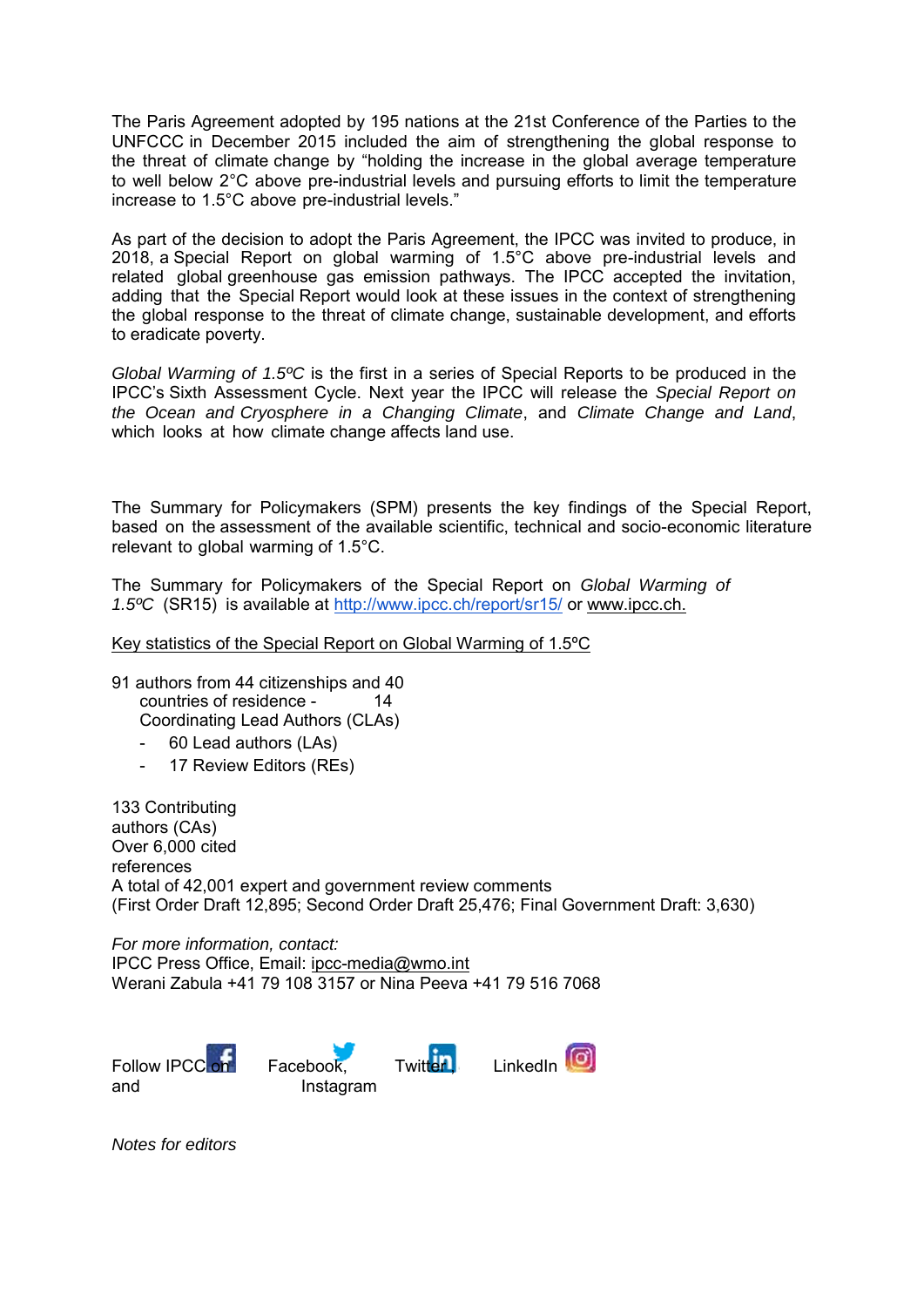The Special Report on *Global Warming of 1.5 ºC* , known as SR15, is being prepared in response to an invitation from the 21st Conference of the Parties (COP21) to the United Nations Framework Convention on Climate Change in December 2015, when they reached the Paris Agreement, and will inform the Talanoa Dialogue at the 24th Conference of the Parties (COP24). The Talanoa Dialogue will take stock of the collective efforts of Parties in relation to progress towards the long-term goal of the Paris Agreement, and to inform the preparation of nationally determined contributions. Details of the report, including the approved outline, can be found on the report page. The report was prepared under the joint scientific leadership of all three IPCC Working Groups, with support from the Working Group I Technical Support Unit.

## **What is the IPCC?**

The Intergovernmental Panel on Climate Change (IPCC) is the UN body for assessing the science related to climate change. It was established by the United Nations Environment Programme (UN Environment) and the World Meteorological Organization (WMO) in 1988 to provide policymakers with regular scientific assessments concerning climate change, its implications and potential future risks, as well as to put forward adaptation and mitigation strategies. It has 195 member states.

IPCC assessments provide governments, at all levels, with scientific information that they can use to develop climate policies. IPCC assessments are a key input into the international negotiations to tackle climate change. IPCC reports are drafted and reviewed in several stages, thus guaranteeing objectivity and transparency.

The IPCC assesses the thousands of scientific papers published each year to tell policymakers what we know and don't know about the risks related to climate change. The IPCC identifies where there is agreement in the scientific community, where there are differences of opinion, and where further research is needed. It does not conduct its own research.

To produce its reports, the IPCC mobilizes hundreds of scientists. These scientists and officials are drawn from diverse backgrounds. Only a dozen permanent staff work in the IPCC's Secretariat.

The IPCC has three working groups: Working Group I, dealing with the physical science basis of climate change; Working Group II, dealing with impacts, adaptation and vulnerability; and Working Group III, dealing with the mitigation of climate change. It also has a Task Force on National Greenhouse Gas Inventories that develops methodologies for measuring emissions and removals.

IPCC Assessment Reports consist of contributions from each of the three working groups and a Synthesis Report. Special Reports undertake an assessment of cross-disciplinary issues that span more than one working group and are shorter and more focused than the main assessments.

### **Sixth Assessment Cycle**

At its  $41<sup>st</sup>$  Session in February 2015, the IPCC decided to produce a Sixth Assessment Report (AR6). At its  $42^{nd}$  Session in October 2015 it elected a new Bureau that would oversee the work on this report and Special Reports to be produced in the assessment cycle. At its 43rd Session in April 2016, it decided to produce three Special Reports, a Methodology Report and AR6.